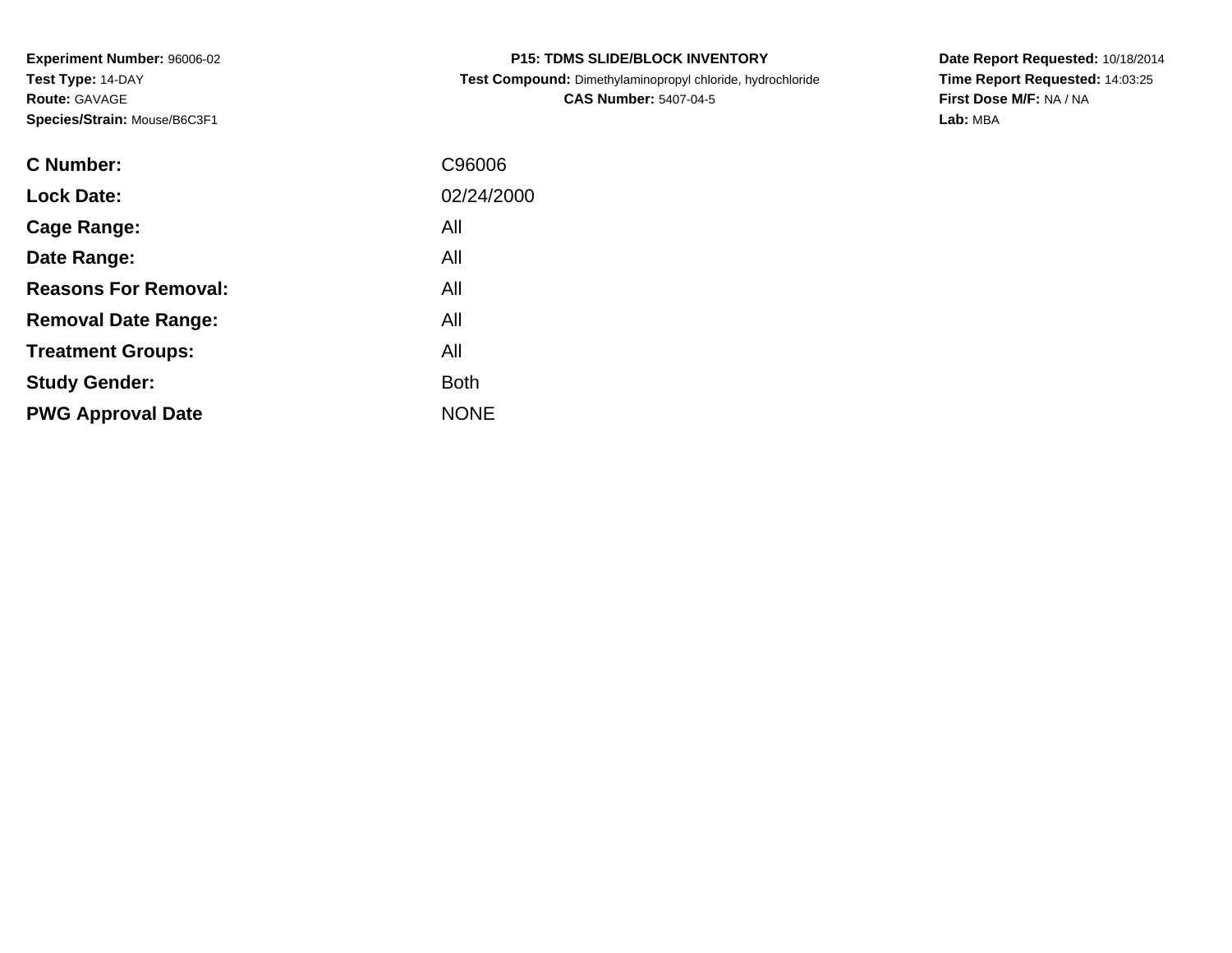**Test Type:** 14-DAY

**Route:** GAVAGE

**Species/Strain:** Mouse/B6C3F1

### **P15: TDMS SLIDE/BLOCK INVENTORY**

**Test Compound:** Dimethylaminopropyl chloride, hydrochloride

# **CAS Number:** 5407-04-5

**Date Report Requested:** 10/18/2014**Time Report Requested:** 14:03:25**First Dose M/F:** NA / NA**Lab:** MBA

|                             | <b>STRAIN: B6C3F1</b><br><b>SPECIES: Mouse</b> |                               |                          |                          |                              | <b>SEX: MALE</b> | <b>DOSE LEVEL: 100</b> | MG/KG |
|-----------------------------|------------------------------------------------|-------------------------------|--------------------------|--------------------------|------------------------------|------------------|------------------------|-------|
| <b>CID</b><br><b>NUMBER</b> | <b>INDIVIDUAL</b><br>ANIMAL NO.                | <b>HISTO</b><br><b>NUMBER</b> | NMBR OF<br><b>SLIDES</b> | NMBR OF<br><b>BLOCKS</b> | <b>WET</b><br><b>TISSUE</b>  |                  |                        |       |
| 30                          | 00030                                          | MB387M-30                     | .                        |                          | Y N                          |                  |                        |       |
|                             | 00027                                          | .                             | .                        |                          | Y N                          |                  |                        |       |
|                             | 00029                                          |                               | .                        |                          | Y N                          |                  |                        |       |
|                             | 00026                                          |                               |                          |                          | Y N                          |                  |                        |       |
|                             | 00028                                          | .                             | .                        |                          | $\sqrt{ }$<br>$\overline{N}$ |                  |                        |       |

 IN MY OPINION THIS MATERIAL IS OF SUFFICIENT QUALITY TO BE RETAINED IN THECARCINOGENESIS REPOSITORY UNLESS THE MATERIAL IS MARKED WITH AN ASTERISK

REVIEWED BY REPOSITORY SUPERVISOR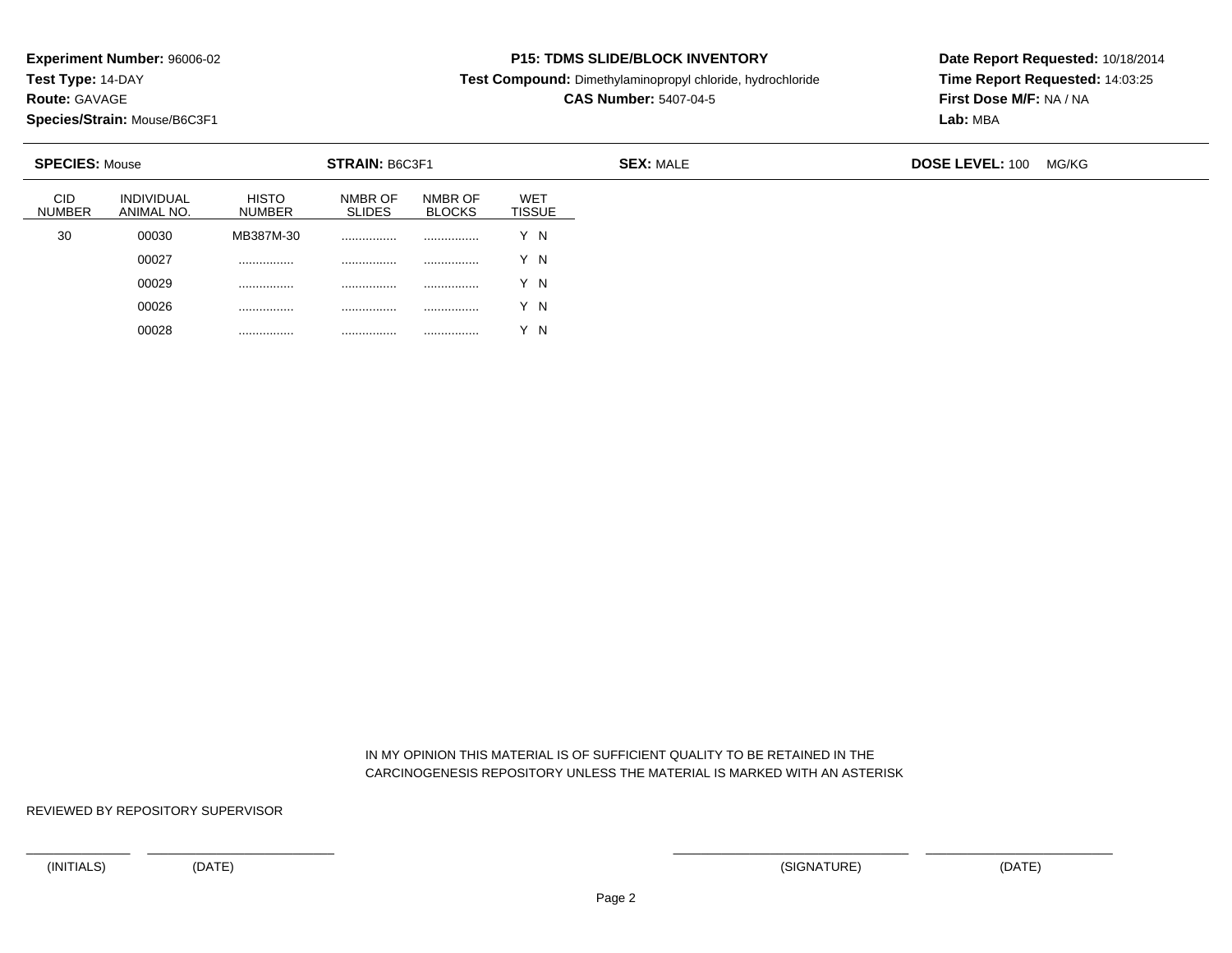**Test Type:** 14-DAY

**Route:** GAVAGE

**Species/Strain:** Mouse/B6C3F1

#### **P15: TDMS SLIDE/BLOCK INVENTORY**

**Test Compound:** Dimethylaminopropyl chloride, hydrochloride

**CAS Number:** 5407-04-5

**Date Report Requested:** 10/18/2014**Time Report Requested:** 14:03:25**First Dose M/F:** NA / NA**Lab:** MBA

| <b>SPECIES: Mouse</b> |                                 |                               | <b>STRAIN: B6C3F1</b>    |                          |                             | <b>SEX: MALE</b> | <b>DOSE LEVEL: VEHICLE CONTROL</b> |
|-----------------------|---------------------------------|-------------------------------|--------------------------|--------------------------|-----------------------------|------------------|------------------------------------|
| CID<br><b>NUMBER</b>  | <b>INDIVIDUAL</b><br>ANIMAL NO. | <b>HISTO</b><br><b>NUMBER</b> | NMBR OF<br><b>SLIDES</b> | NMBR OF<br><b>BLOCKS</b> | <b>WET</b><br><b>TISSUE</b> |                  |                                    |
|                       | 00001                           | .                             |                          |                          | Y N                         |                  |                                    |
|                       | 00002                           |                               |                          |                          | Y N                         |                  |                                    |
|                       | 00005                           |                               |                          |                          | Y N                         |                  |                                    |
|                       | 00004                           |                               | .                        |                          | Y N                         |                  |                                    |
|                       | 00003                           | .                             | .                        | .                        | $\sqrt{}$<br>΄N             |                  |                                    |

 IN MY OPINION THIS MATERIAL IS OF SUFFICIENT QUALITY TO BE RETAINED IN THECARCINOGENESIS REPOSITORY UNLESS THE MATERIAL IS MARKED WITH AN ASTERISK

REVIEWED BY REPOSITORY SUPERVISOR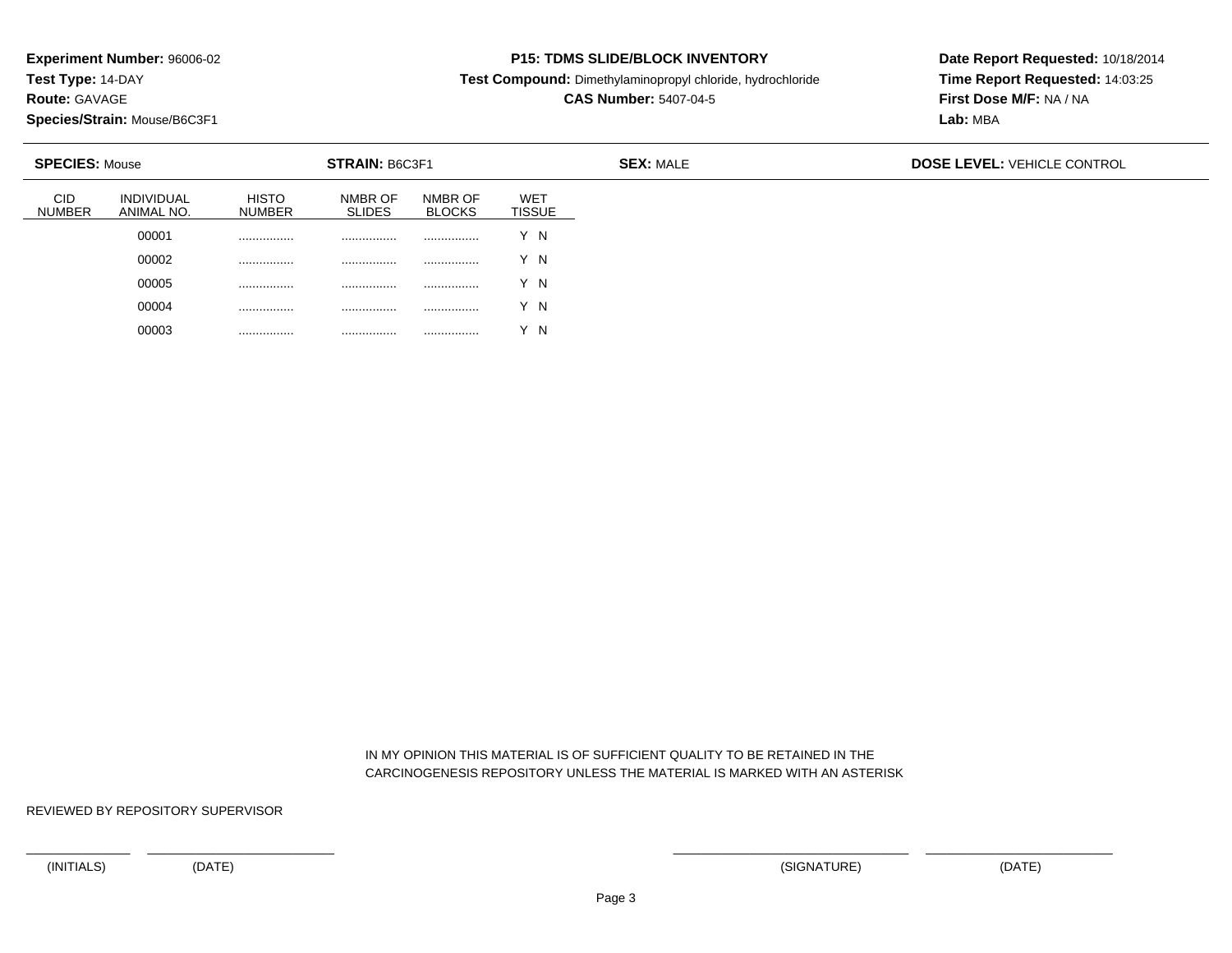**Test Type:** 14-DAY

**Route:** GAVAGE

**Species/Strain:** Mouse/B6C3F1

#### **P15: TDMS SLIDE/BLOCK INVENTORY**

**Test Compound:** Dimethylaminopropyl chloride, hydrochloride

# **CAS Number:** 5407-04-5

**Date Report Requested:** 10/18/2014**Time Report Requested:** 14:03:25**First Dose M/F:** NA / NA**Lab:** MBA

|                             | <b>SPECIES: Mouse</b><br><b>STRAIN: B6C3F1</b> |                               |                          |                          |                             | <b>SEX: MALE</b> | <b>DOSE LEVEL: 6.25 MG/KG</b> |  |
|-----------------------------|------------------------------------------------|-------------------------------|--------------------------|--------------------------|-----------------------------|------------------|-------------------------------|--|
| <b>CID</b><br><b>NUMBER</b> | <b>INDIVIDUAL</b><br>ANIMAL NO.                | <b>HISTO</b><br><b>NUMBER</b> | NMBR OF<br><b>SLIDES</b> | NMBR OF<br><b>BLOCKS</b> | <b>WET</b><br><b>TISSUE</b> |                  |                               |  |
|                             | 00006                                          |                               |                          |                          | Y N                         |                  |                               |  |
|                             | 00007                                          |                               |                          |                          | Y N                         |                  |                               |  |
|                             | 00010                                          |                               |                          |                          | Y N                         |                  |                               |  |
|                             | 00009                                          |                               | .                        | .                        | Y N                         |                  |                               |  |
|                             | 00008                                          |                               | .                        | .                        | Y N                         |                  |                               |  |

 IN MY OPINION THIS MATERIAL IS OF SUFFICIENT QUALITY TO BE RETAINED IN THECARCINOGENESIS REPOSITORY UNLESS THE MATERIAL IS MARKED WITH AN ASTERISK

REVIEWED BY REPOSITORY SUPERVISOR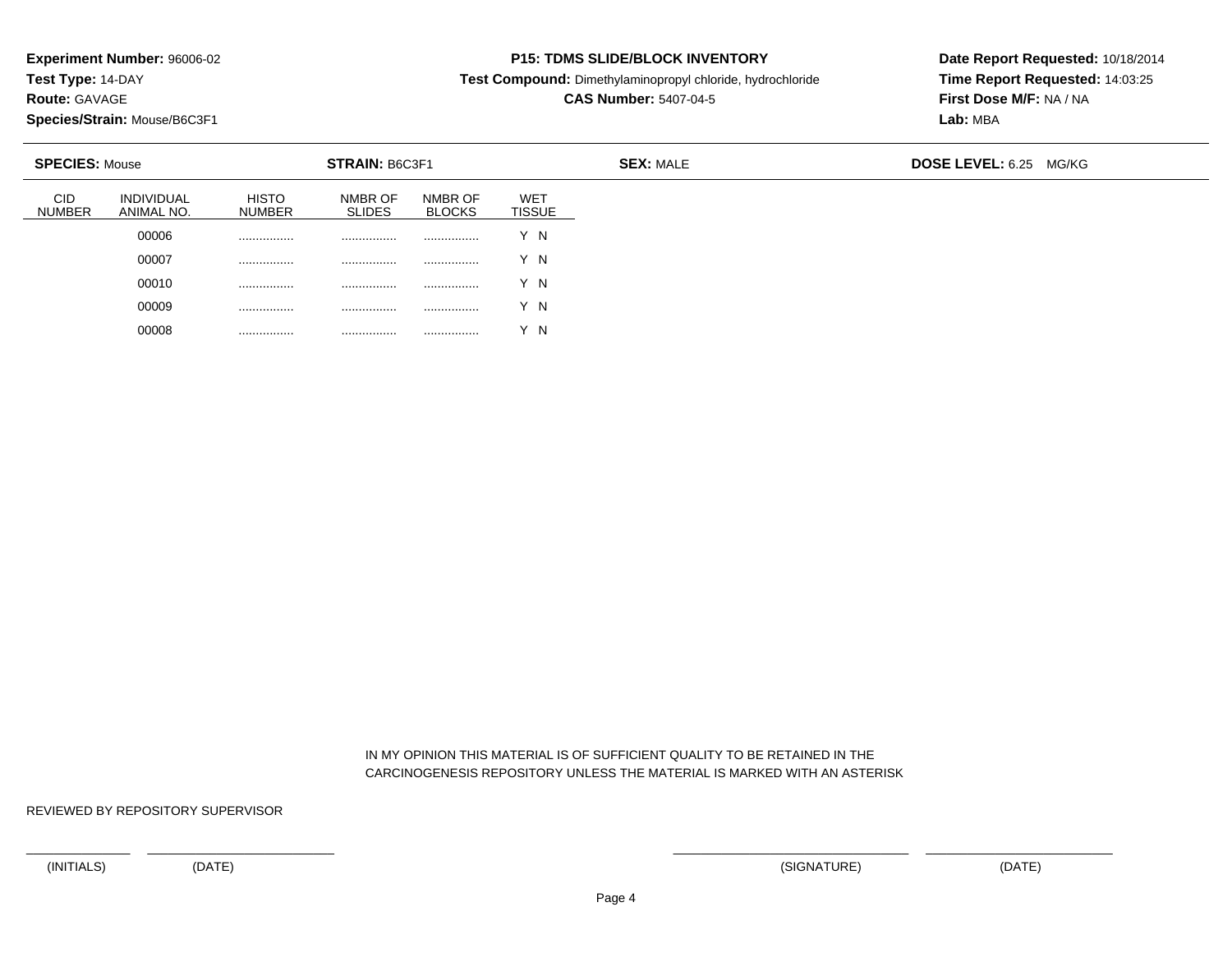**Test Type:** 14-DAY

**Route:** GAVAGE

**Species/Strain:** Mouse/B6C3F1

### **P15: TDMS SLIDE/BLOCK INVENTORY**

**Test Compound:** Dimethylaminopropyl chloride, hydrochloride

# **CAS Number:** 5407-04-5

**Date Report Requested:** 10/18/2014**Time Report Requested:** 14:03:25**First Dose M/F:** NA / NA**Lab:** MBA

|                             | <b>SPECIES: Mouse</b>           |                               | STRAIN: B6C3F1           |                          |                             | <b>SEX: MALE</b> | <b>DOSE LEVEL: 12.5 MG/KG</b> |
|-----------------------------|---------------------------------|-------------------------------|--------------------------|--------------------------|-----------------------------|------------------|-------------------------------|
| <b>CID</b><br><b>NUMBER</b> | <b>INDIVIDUAL</b><br>ANIMAL NO. | <b>HISTO</b><br><b>NUMBER</b> | NMBR OF<br><b>SLIDES</b> | NMBR OF<br><b>BLOCKS</b> | <b>WET</b><br><b>TISSUE</b> |                  |                               |
|                             | 00011                           | .                             | .                        | .                        | Y N                         |                  |                               |
|                             | 00012                           | .                             |                          |                          | Y N                         |                  |                               |
|                             | 00015                           |                               |                          |                          | Y N                         |                  |                               |
|                             | 00014                           | .                             | .                        |                          | Y N                         |                  |                               |
|                             | 00013                           |                               | .                        |                          | $\sqrt{}$<br>' N            |                  |                               |

 IN MY OPINION THIS MATERIAL IS OF SUFFICIENT QUALITY TO BE RETAINED IN THECARCINOGENESIS REPOSITORY UNLESS THE MATERIAL IS MARKED WITH AN ASTERISK

REVIEWED BY REPOSITORY SUPERVISOR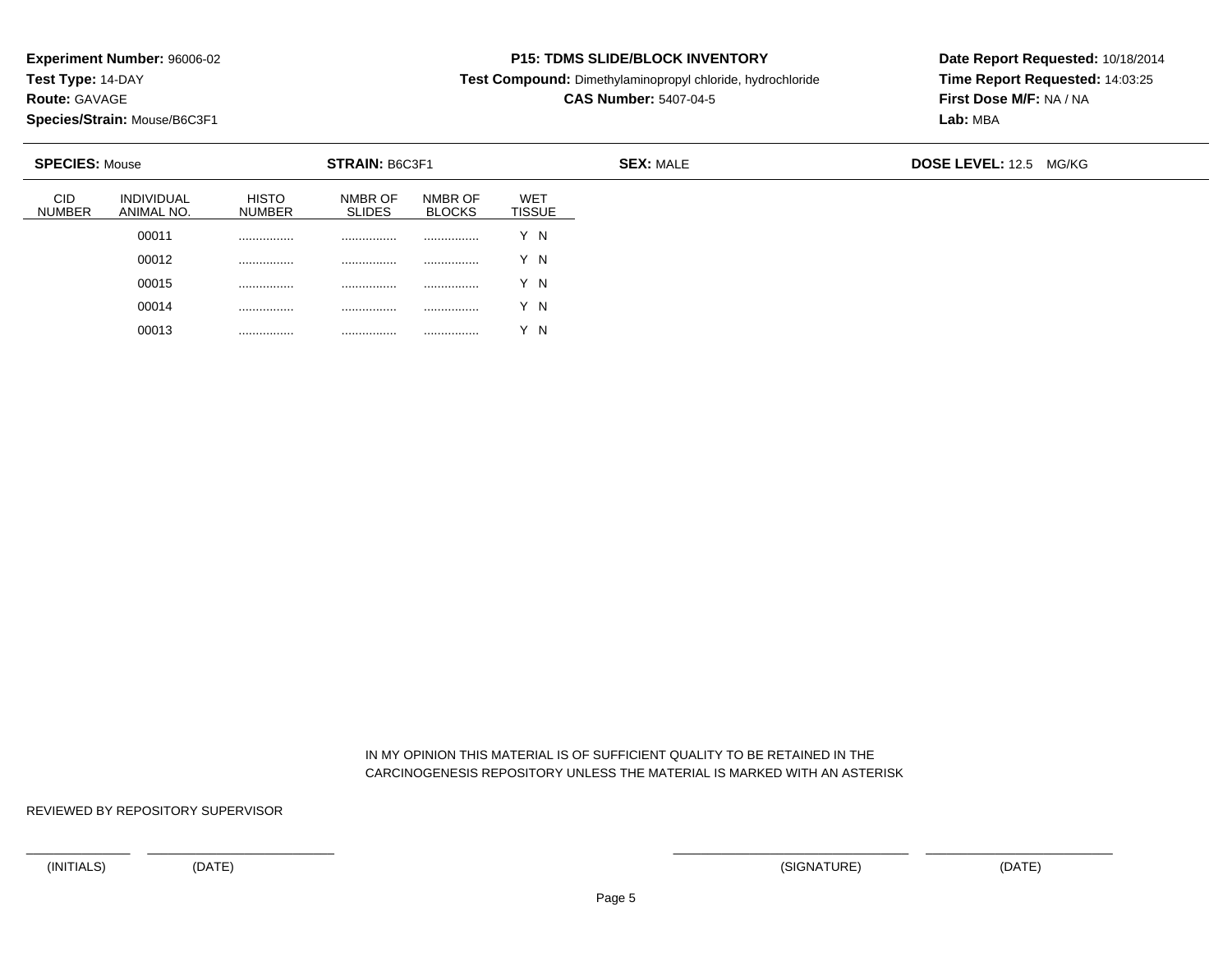**Test Type:** 14-DAY

**Route:** GAVAGE

**Species/Strain:** Mouse/B6C3F1

### **P15: TDMS SLIDE/BLOCK INVENTORY**

**Test Compound:** Dimethylaminopropyl chloride, hydrochloride

# **CAS Number:** 5407-04-5

**Date Report Requested:** 10/18/2014**Time Report Requested:** 14:03:25**First Dose M/F:** NA / NA**Lab:** MBA

| <b>SPECIES: Mouse</b>       |                                 |                               | STRAIN: B6C3F1           |                          |                             | <b>SEX: MALE</b> | DOSE LEVEL: 25 MG/KG |
|-----------------------------|---------------------------------|-------------------------------|--------------------------|--------------------------|-----------------------------|------------------|----------------------|
| <b>CID</b><br><b>NUMBER</b> | <b>INDIVIDUAL</b><br>ANIMAL NO. | <b>HISTO</b><br><b>NUMBER</b> | NMBR OF<br><b>SLIDES</b> | NMBR OF<br><b>BLOCKS</b> | <b>WET</b><br><b>TISSUE</b> |                  |                      |
|                             | 00016                           | .                             |                          | .                        | 'N                          |                  |                      |
|                             | 00017                           | .                             |                          | .                        | Y N                         |                  |                      |
|                             | 00020                           | .                             |                          | .                        | Y N                         |                  |                      |
|                             | 00019                           | .                             | .                        | .                        | Y N                         |                  |                      |
|                             | 00018                           | .                             | .                        | .                        | N                           |                  |                      |

 IN MY OPINION THIS MATERIAL IS OF SUFFICIENT QUALITY TO BE RETAINED IN THECARCINOGENESIS REPOSITORY UNLESS THE MATERIAL IS MARKED WITH AN ASTERISK

REVIEWED BY REPOSITORY SUPERVISOR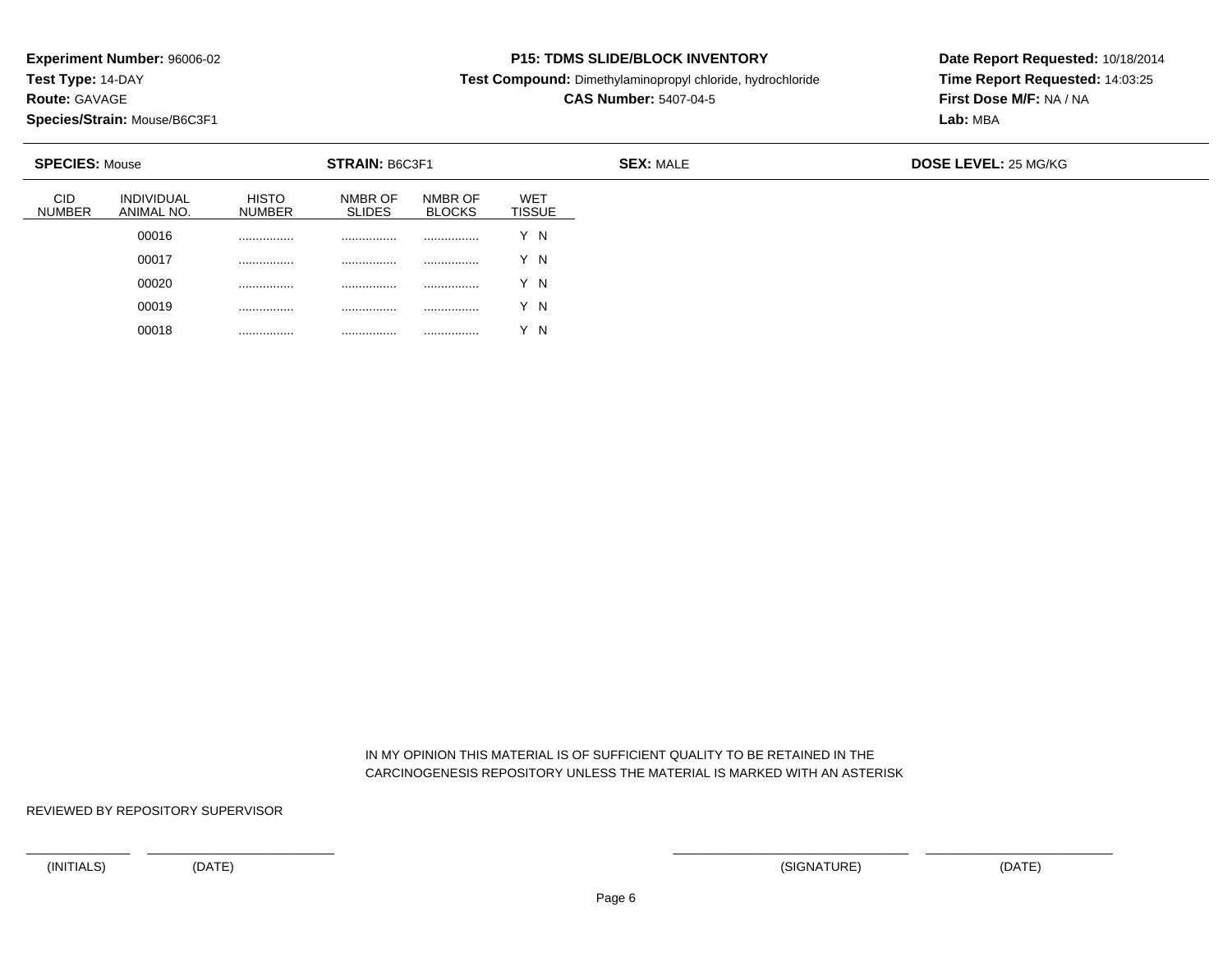**Test Type:** 14-DAY

**Route:** GAVAGE

**Species/Strain:** Mouse/B6C3F1

### **P15: TDMS SLIDE/BLOCK INVENTORY**

**Test Compound:** Dimethylaminopropyl chloride, hydrochloride

**CAS Number:** 5407-04-5

**Date Report Requested:** 10/18/2014**Time Report Requested:** 14:03:25**First Dose M/F:** NA / NA**Lab:** MBA

| <b>SPECIES: Mouse</b>       |                                 |                               | STRAIN: B6C3F1           |                          |                             | <b>SEX: MALE</b> | DOSE LEVEL: 50 MG/KG |
|-----------------------------|---------------------------------|-------------------------------|--------------------------|--------------------------|-----------------------------|------------------|----------------------|
| <b>CID</b><br><b>NUMBER</b> | <b>INDIVIDUAL</b><br>ANIMAL NO. | <b>HISTO</b><br><b>NUMBER</b> | NMBR OF<br><b>SLIDES</b> | NMBR OF<br><b>BLOCKS</b> | <b>WET</b><br><b>TISSUE</b> |                  |                      |
|                             | 00021                           | .                             | .                        | .                        | ΄Ν                          |                  |                      |
|                             | 00022                           | .                             | .                        | .                        | Y N                         |                  |                      |
|                             | 00025                           | .                             | .                        | .                        | Y N                         |                  |                      |
|                             | 00024                           | .                             | .                        | .                        | Y N                         |                  |                      |
|                             | 00023                           | .                             | .                        |                          | N                           |                  |                      |

 IN MY OPINION THIS MATERIAL IS OF SUFFICIENT QUALITY TO BE RETAINED IN THECARCINOGENESIS REPOSITORY UNLESS THE MATERIAL IS MARKED WITH AN ASTERISK

REVIEWED BY REPOSITORY SUPERVISOR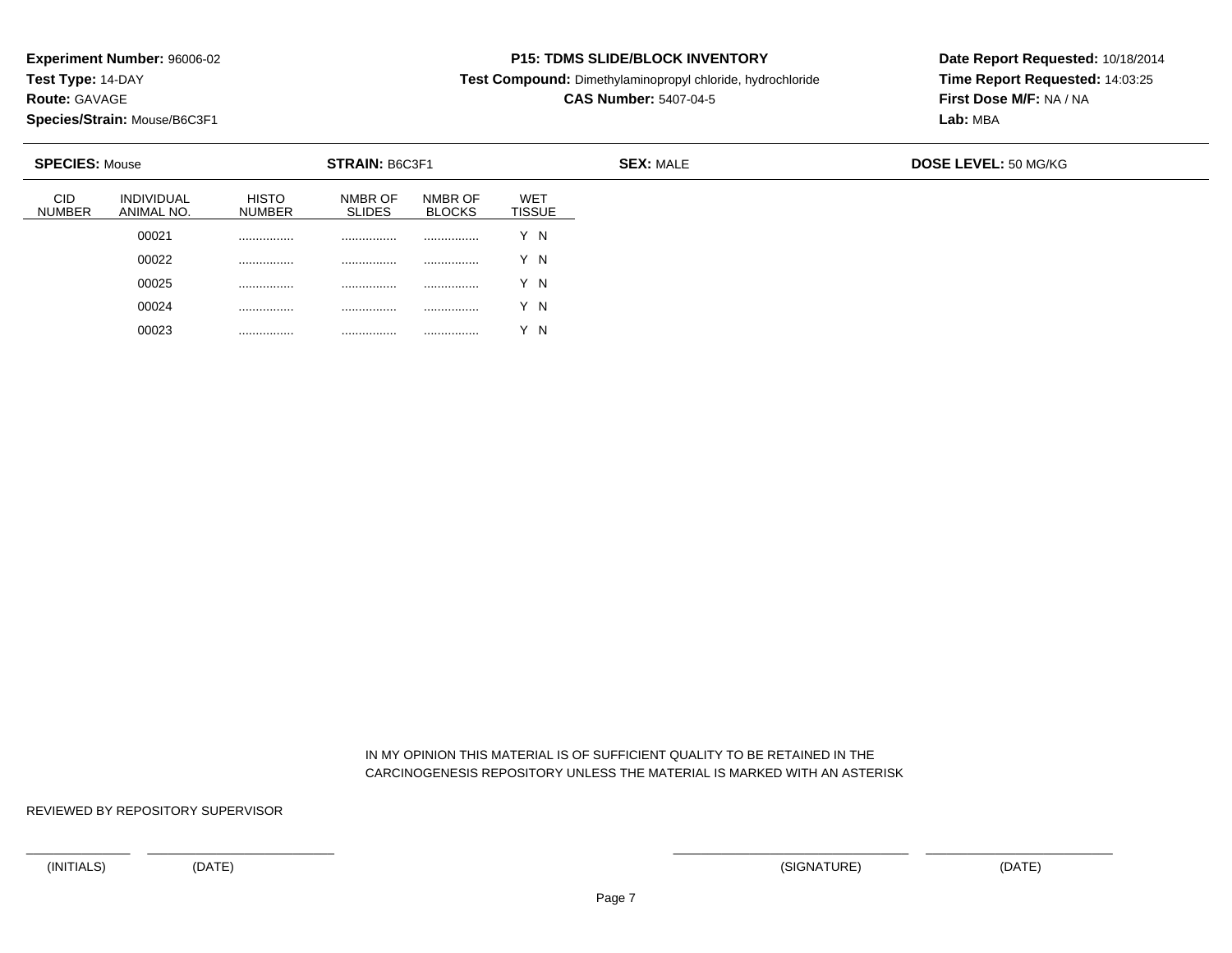**Test Type:** 14-DAY

**Route:** GAVAGE

**Species/Strain:** Mouse/B6C3F1

### **P15: TDMS SLIDE/BLOCK INVENTORY**

**Test Compound:** Dimethylaminopropyl chloride, hydrochloride

**CAS Number:** 5407-04-5

**Date Report Requested:** 10/18/2014**Time Report Requested:** 14:03:25**First Dose M/F:** NA / NA**Lab:** MBA

| <b>SPECIES: Mouse</b>       |                                 |                               | <b>STRAIN: B6C3F1</b>    |                          |                             | <b>SEX: FEMALE</b> | <b>DOSE LEVEL: VEHICLE CONTROL</b> |
|-----------------------------|---------------------------------|-------------------------------|--------------------------|--------------------------|-----------------------------|--------------------|------------------------------------|
| <b>CID</b><br><b>NUMBER</b> | <b>INDIVIDUAL</b><br>ANIMAL NO. | <b>HISTO</b><br><b>NUMBER</b> | NMBR OF<br><b>SLIDES</b> | NMBR OF<br><b>BLOCKS</b> | <b>WET</b><br><b>TISSUE</b> |                    |                                    |
|                             | 00031                           |                               | .                        |                          | Y N                         |                    |                                    |
|                             | 00032                           |                               | .                        |                          | Y N                         |                    |                                    |
|                             | 00035                           |                               | .                        |                          | Y N                         |                    |                                    |
|                             | 00034                           | .                             | .                        |                          | Y N                         |                    |                                    |
|                             | 00033                           |                               | .                        |                          | $\sqrt{}$<br>- N            |                    |                                    |

 IN MY OPINION THIS MATERIAL IS OF SUFFICIENT QUALITY TO BE RETAINED IN THECARCINOGENESIS REPOSITORY UNLESS THE MATERIAL IS MARKED WITH AN ASTERISK

REVIEWED BY REPOSITORY SUPERVISOR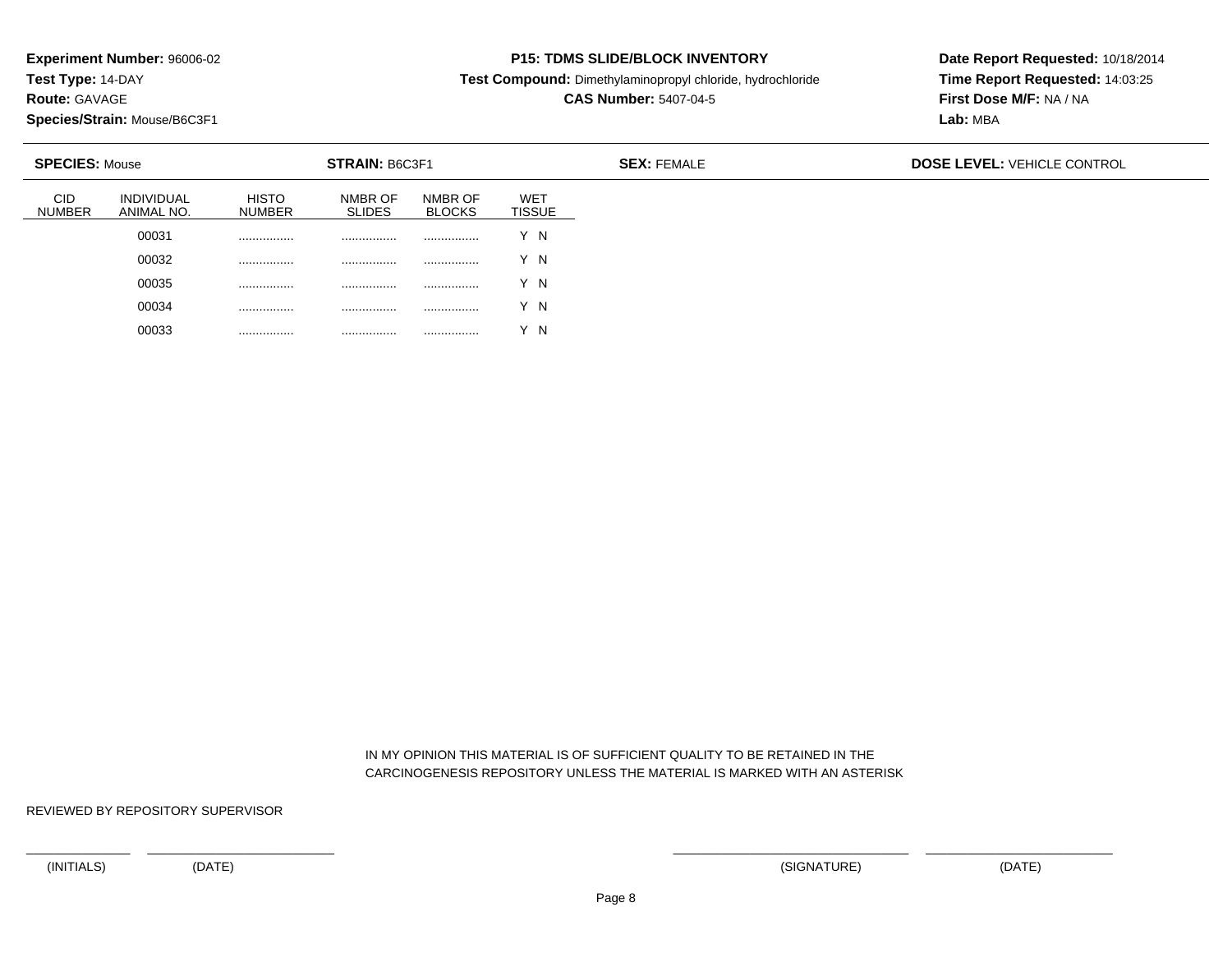**Test Type:** 14-DAY

**Route:** GAVAGE

**Species/Strain:** Mouse/B6C3F1

### **P15: TDMS SLIDE/BLOCK INVENTORY**

**Test Compound:** Dimethylaminopropyl chloride, hydrochloride

# **CAS Number:** 5407-04-5

**Date Report Requested:** 10/18/2014**Time Report Requested:** 14:03:25**First Dose M/F:** NA / NA**Lab:** MBA

|                             | <b>SPECIES: Mouse</b><br><b>STRAIN: B6C3F1</b> |                               |                          |                          | <b>SEX: FEMALE</b>          | <b>DOSE LEVEL: 100</b> | MG/KG |  |
|-----------------------------|------------------------------------------------|-------------------------------|--------------------------|--------------------------|-----------------------------|------------------------|-------|--|
| <b>CID</b><br><b>NUMBER</b> | <b>INDIVIDUAL</b><br>ANIMAL NO.                | <b>HISTO</b><br><b>NUMBER</b> | NMBR OF<br><b>SLIDES</b> | NMBR OF<br><b>BLOCKS</b> | <b>WET</b><br><b>TISSUE</b> |                        |       |  |
|                             | 00056                                          | .                             |                          |                          | Y N                         |                        |       |  |
|                             | 00057                                          |                               |                          |                          | Y N                         |                        |       |  |
|                             | 00060                                          |                               |                          |                          | Y N                         |                        |       |  |
|                             | 00059                                          |                               | .                        |                          | Y N                         |                        |       |  |
|                             | 00058                                          |                               |                          |                          | $\sqrt{}$<br>$\overline{N}$ |                        |       |  |

 IN MY OPINION THIS MATERIAL IS OF SUFFICIENT QUALITY TO BE RETAINED IN THECARCINOGENESIS REPOSITORY UNLESS THE MATERIAL IS MARKED WITH AN ASTERISK

REVIEWED BY REPOSITORY SUPERVISOR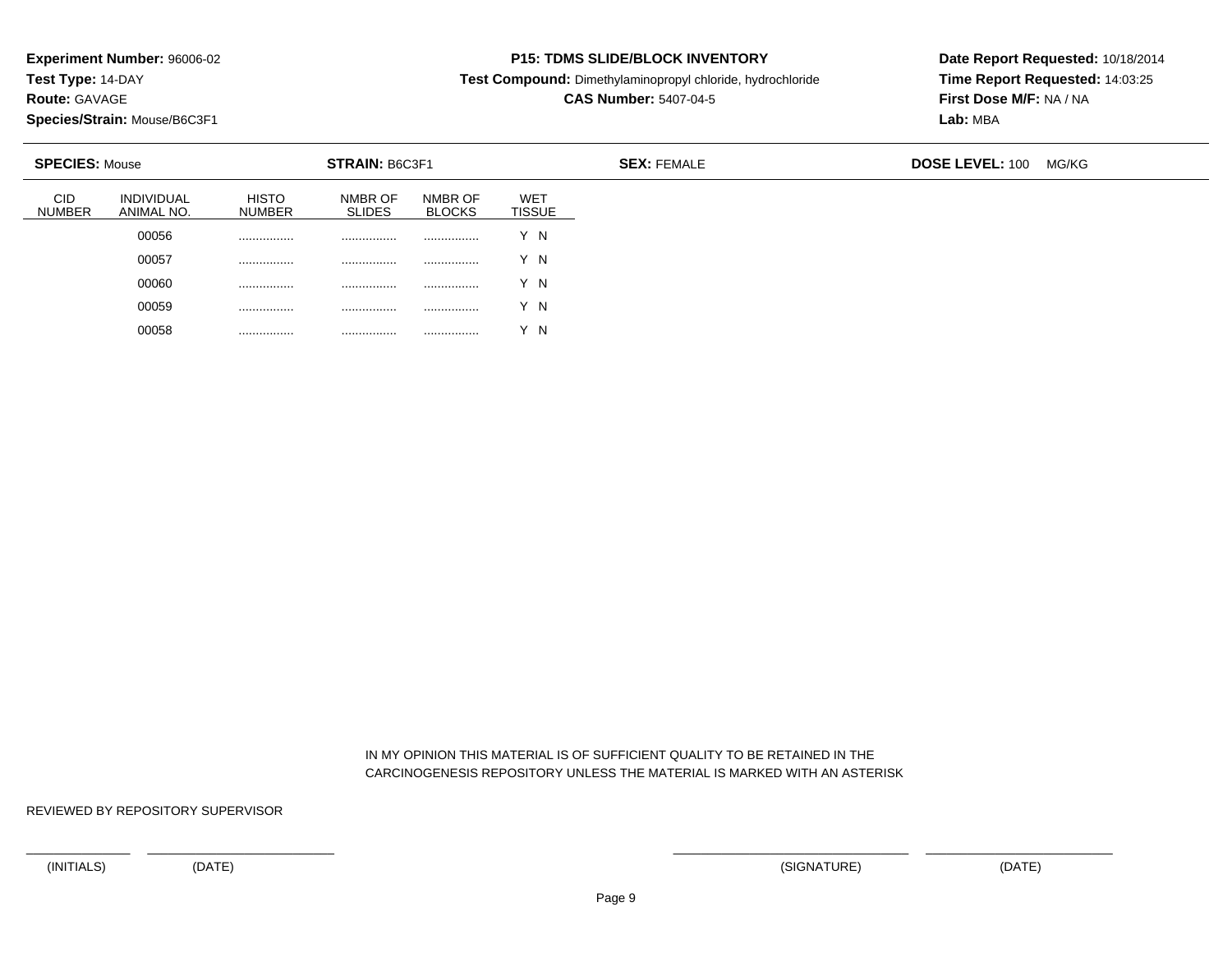**Test Type:** 14-DAY

**Route:** GAVAGE

**Species/Strain:** Mouse/B6C3F1

### **P15: TDMS SLIDE/BLOCK INVENTORY**

**Test Compound:** Dimethylaminopropyl chloride, hydrochloride

# **CAS Number:** 5407-04-5

**Date Report Requested:** 10/18/2014**Time Report Requested:** 14:03:25**First Dose M/F:** NA / NA**Lab:** MBA

|                             | <b>SPECIES: Mouse</b><br><b>STRAIN: B6C3F1</b> |                               |                          |                          |                             | <b>SEX: FEMALE</b> | <b>DOSE LEVEL: 6.25 MG/KG</b> |
|-----------------------------|------------------------------------------------|-------------------------------|--------------------------|--------------------------|-----------------------------|--------------------|-------------------------------|
| <b>CID</b><br><b>NUMBER</b> | <b>INDIVIDUAL</b><br>ANIMAL NO.                | <b>HISTO</b><br><b>NUMBER</b> | NMBR OF<br><b>SLIDES</b> | NMBR OF<br><b>BLOCKS</b> | <b>WET</b><br><b>TISSUE</b> |                    |                               |
|                             | 00036                                          | .                             | .                        | .                        | Y N                         |                    |                               |
|                             | 00037                                          | .                             | .                        |                          | Y N                         |                    |                               |
|                             | 00040                                          |                               |                          |                          | Y N                         |                    |                               |
|                             | 00039                                          | .                             | .                        |                          | Y N                         |                    |                               |
|                             | 00038                                          |                               | .                        |                          | $\sqrt{ }$<br>$^{\prime}$ N |                    |                               |

 IN MY OPINION THIS MATERIAL IS OF SUFFICIENT QUALITY TO BE RETAINED IN THECARCINOGENESIS REPOSITORY UNLESS THE MATERIAL IS MARKED WITH AN ASTERISK

REVIEWED BY REPOSITORY SUPERVISOR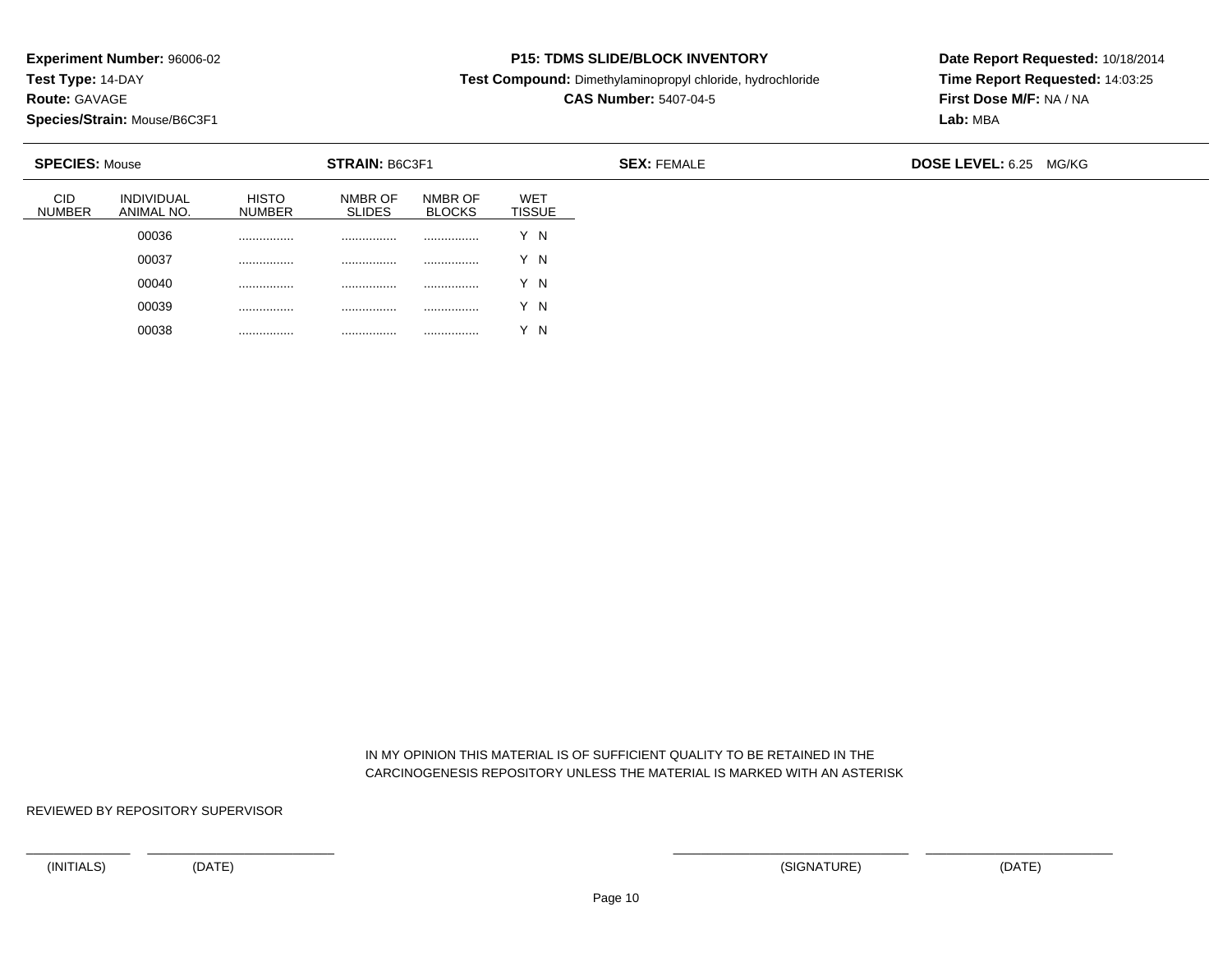**Test Type:** 14-DAY

**Route:** GAVAGE

**Species/Strain:** Mouse/B6C3F1

### **P15: TDMS SLIDE/BLOCK INVENTORY**

**Test Compound:** Dimethylaminopropyl chloride, hydrochloride

# **CAS Number:** 5407-04-5

**Date Report Requested:** 10/18/2014**Time Report Requested:** 14:03:25**First Dose M/F:** NA / NA**Lab:** MBA

|                             | <b>SPECIES: Mouse</b><br><b>STRAIN: B6C3F1</b> |                               |                          |                          |                             | <b>SEX: FEMALE</b> | <b>DOSE LEVEL: 12.5 MG/KG</b> |
|-----------------------------|------------------------------------------------|-------------------------------|--------------------------|--------------------------|-----------------------------|--------------------|-------------------------------|
| <b>CID</b><br><b>NUMBER</b> | <b>INDIVIDUAL</b><br>ANIMAL NO.                | <b>HISTO</b><br><b>NUMBER</b> | NMBR OF<br><b>SLIDES</b> | NMBR OF<br><b>BLOCKS</b> | <b>WET</b><br><b>TISSUE</b> |                    |                               |
|                             | 00041                                          | .                             | .                        | .                        | N                           |                    |                               |
|                             | 00042                                          | .                             | .                        |                          | Y N                         |                    |                               |
|                             | 00045                                          |                               |                          |                          | Y N                         |                    |                               |
|                             | 00044                                          | .                             | .                        |                          | Y N                         |                    |                               |
|                             | 00043                                          |                               |                          |                          | - N                         |                    |                               |

 IN MY OPINION THIS MATERIAL IS OF SUFFICIENT QUALITY TO BE RETAINED IN THECARCINOGENESIS REPOSITORY UNLESS THE MATERIAL IS MARKED WITH AN ASTERISK

REVIEWED BY REPOSITORY SUPERVISOR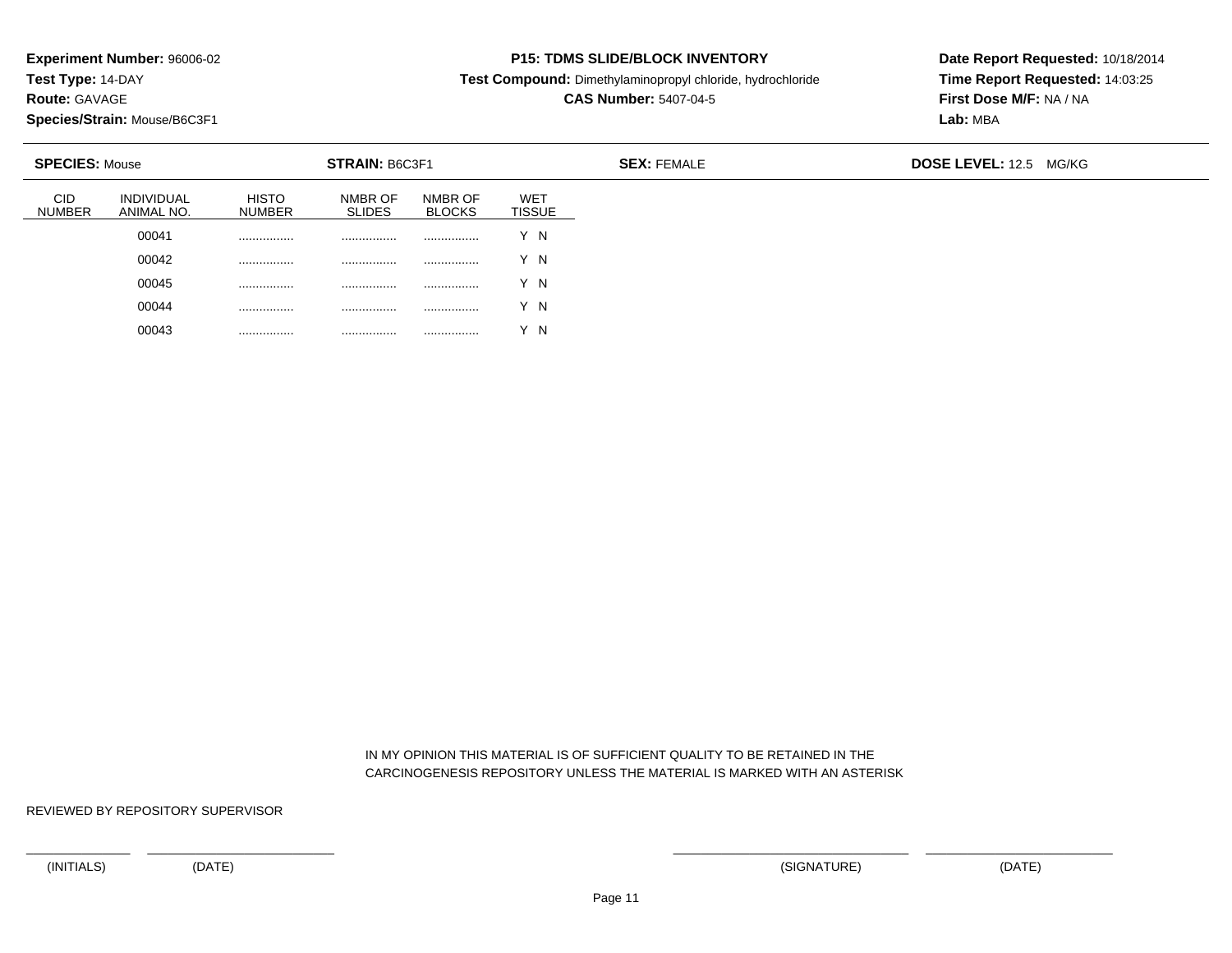**Test Type:** 14-DAY

**Route:** GAVAGE

**Species/Strain:** Mouse/B6C3F1

### **P15: TDMS SLIDE/BLOCK INVENTORY**

**Test Compound:** Dimethylaminopropyl chloride, hydrochloride

# **CAS Number:** 5407-04-5

**Date Report Requested:** 10/18/2014**Time Report Requested:** 14:03:25**First Dose M/F:** NA / NA**Lab:** MBA

| <b>SPECIES: Mouse</b> |                                 | <b>STRAIN: B6C3F1</b>         |                          |                          |                             | <b>SEX: FEMALE</b> | <b>DOSE LEVEL: 25 MG/KG</b> |
|-----------------------|---------------------------------|-------------------------------|--------------------------|--------------------------|-----------------------------|--------------------|-----------------------------|
| CID<br><b>NUMBER</b>  | <b>INDIVIDUAL</b><br>ANIMAL NO. | <b>HISTO</b><br><b>NUMBER</b> | NMBR OF<br><b>SLIDES</b> | NMBR OF<br><b>BLOCKS</b> | <b>WET</b><br><b>TISSUE</b> |                    |                             |
|                       | 00046                           | .                             | .                        | .                        | 'N                          |                    |                             |
|                       | 00047                           | .                             |                          | .                        | Y N                         |                    |                             |
|                       | 00050                           | .                             |                          | .                        | Y N                         |                    |                             |
|                       | 00049                           | .                             | .                        | .                        | Y N                         |                    |                             |
|                       | 00048                           | .                             | .                        | .                        | N                           |                    |                             |

 IN MY OPINION THIS MATERIAL IS OF SUFFICIENT QUALITY TO BE RETAINED IN THECARCINOGENESIS REPOSITORY UNLESS THE MATERIAL IS MARKED WITH AN ASTERISK

REVIEWED BY REPOSITORY SUPERVISOR